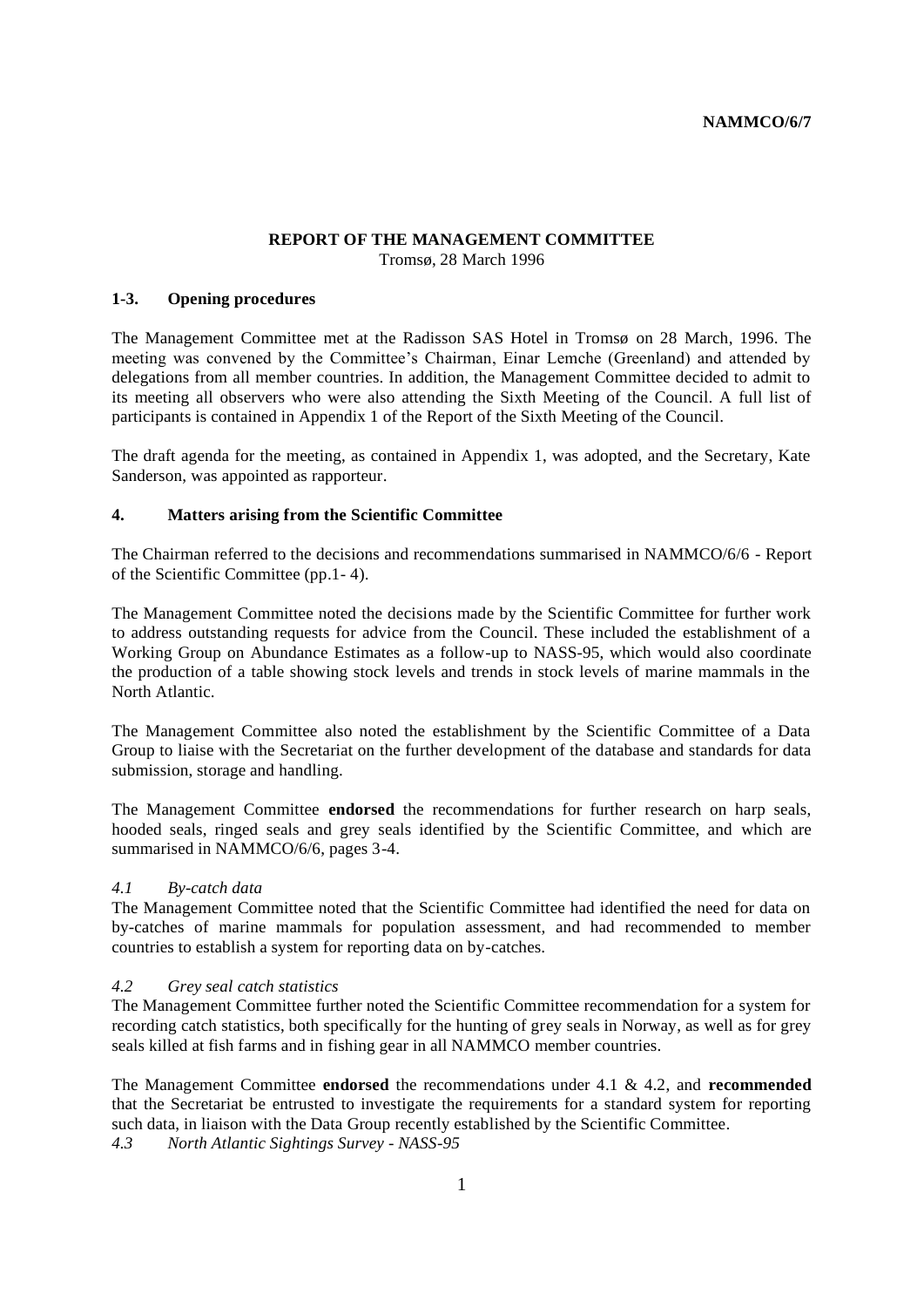The Management Committee noted the successful completion of the North Atlantic Sightings Survey in 1995, and commended the process initiated by the Scientific Committee to conclude the analysis of NASS-95 data. It was expected that the results on abundance will be dealt with by the newly established Scientific Committee Working Group on Abundance Estimates and will be presented at the next annual meeting. It was noted that the Working Group would at least to some extent address last year's request from the Council regarding monitoring of stock levels and trends in stocks. However, it was also noted that one outstanding matter from last year is the request to the Scientific Committee to review results of NASS-95 in the light of recent assessments of North Atlantic whale stocks. It was suggested that this be drawn to the attention of the Scientific Committee to secure a follow-up to last year's request.

#### *4.4 Harbour porpoise*

The Management Committee **endorsed** the Scientific Committee's recommendation to include harbour porpoise on its agenda in the future.

# **5. Proposals for conservation and management**

#### *5.1 Earlier proposals*

#### Atlantic walrus

At its last meeting in Nuuk in 1995, the Management Committee recommended: "[W]hile recognizing the over all priority of further work to clarify and confirm the delineation and abundance of walrus stocks in the North Atlantic area, ....that Greenland take appropriate steps to arrest the decline of walrus along its west coast."(NAMMCO Annual Report, p. 49).

Greenland reported that the Home Rule Government had implemented new legislation in 1994 limiting the number of people permitted to hunt walruses in Greenland. Only full-time hunters were permitted to hunt walruses, and only from vessels under 40 gross tons. All catches must be reported to the authorities. It is also forbidden to catch walruses in certain areas of Greenland. Greenland authorities were also considering how to further limit the take of walruses.

Greenland further informed the Management Committee that the question of Atlantic walrus was raised at the last meeting of the Joint Commission on Conservation and Management of Narwhal and Beluga to consider management in cooperation between Canada and Greenland on the stock of Atlantic walrus in the Davis Strait and nearby areas.

It was also reported that a scientific project on DNA analysis of walrus stocks in West and East Greenland was planned for the summer of 1996, and DNA analyses would be exchanged with Canadian scientists.

#### *5.2 New proposals*

#### 5.2.1 Ringed seal

At its last meeting in Nuuk in February 1995, the Council agreed to the Management Committee's recommendation for Scientific Committee to:

"advise on stock identity [of ringed seals] for management purposes and to assess abundance in each stock area, long-term effects on stocks by present removals in each stock area, effects of recent environmental changes (i.e. disturbance, pollution) and changes in the food supply, and interactions with other marine living resources."

The Management Committee noted the conclusions of the Scientific Committee on the subsequent assessment of ringed seals in the North Atlantic, which had been carried out through the Scientific Committee Working Group on Ringed Seals (NAMMCO/6/6, pp. 14-17 & Annex 1). In particular, the Management Committee noted that three geographical areas had been identified for assessing the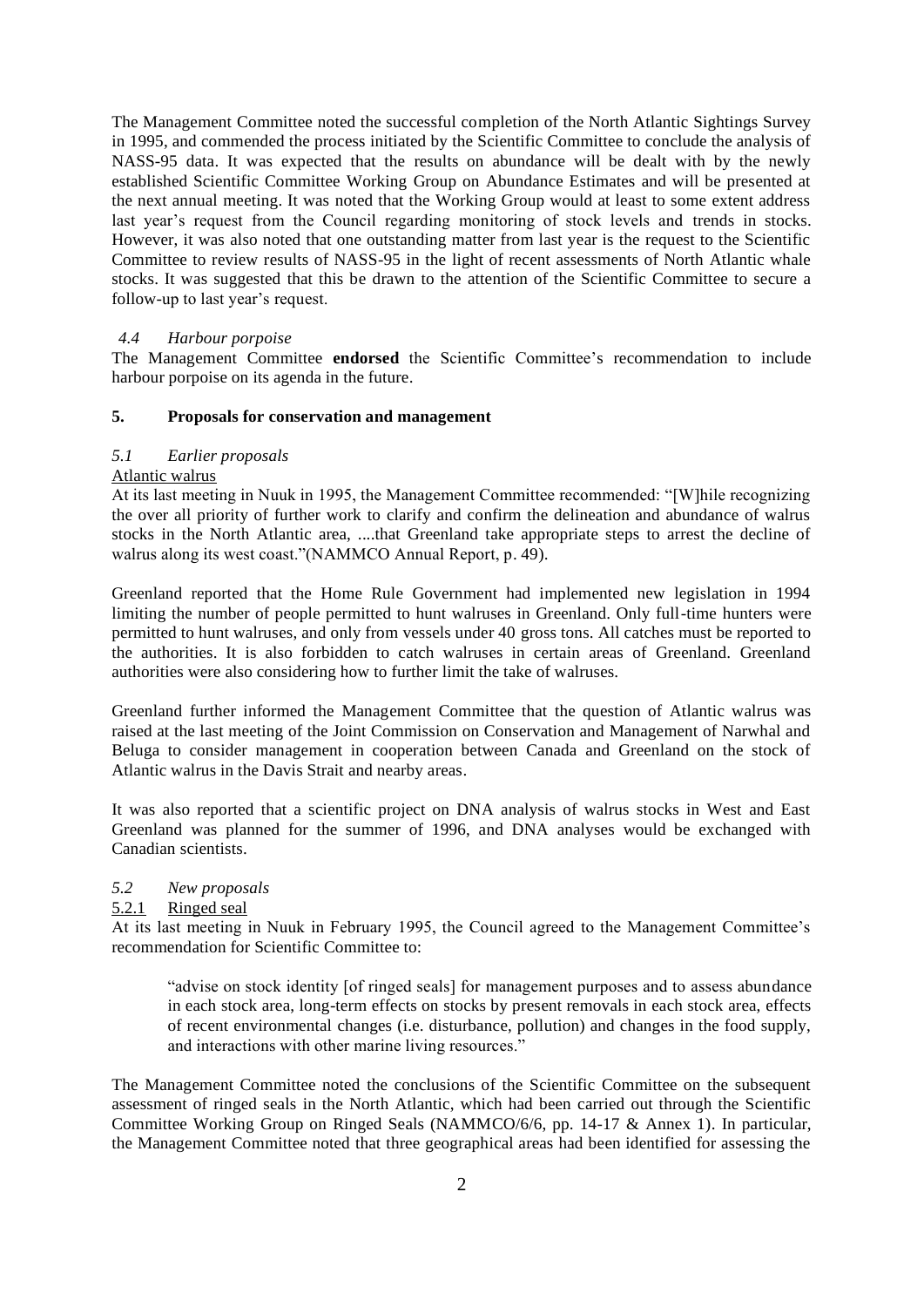status of ringed seals, and that abundance estimates were only available for Area 1 (defined by Baffin Bay, Davis Strait, eastern Hudson Strait, Labrador Sea, Lancaster, Jones and Smith sounds - see NAMMCO/6/6- Annex 1, Figure 1).

While recognising the necessity for further monitoring of ringed seal removals in Area 1, the Management Committee **endorsed** the Scientific Committee's conclusions that present removals of ringed seals in Area 1 can be considered sustainable.

### 5.2.2 Harp and hooded seals

The Management Committee noted the Scientific Committee's review of updated findings on harp seals and hooded seals in the North Atlantic (NAMMCO/6/6, pp. 10-14).

# *i) Harp seals in the Northwest Atlantic*

The Management Committee noted that a new abundance estimate for Northwest Atlantic harps seals of 4.8 million was available, based on a pup production estimate for 1994 of 702,900. The Management Committee also noted the conclusion that the Northwest Atlantic population of harp seals has been growing at a rate of 5% per year since 1990, and that the 1996 population was estimated to be 5.1 million, with a calculated replacement yield of 287,000.

The Management Committee concluded that catch levels of harp seals in Greenland and Canada from 1990 to 1995 were well below the calculated replacement yields in this period.

# *ii) Hooded seals in the Northwest Atlantic*

Noting the Scientific Committee's review of available analyses of hooded seal pup production, which recognised that calculations are dependent on the particular rate of pup mortality used, as well as the harvest regimes, the Management Committee concluded that present catches of hooded seals in the Northwest Atlantic (1990-1995) were below the estimated replacement yields of 22,900 calculated for a harvest of pups only, and 11,800 calculated for a harvest of 1-year and older animals only.

### **6. Research recommendations**

### *6.1 Role of marine mammals in the ecosystem*

The Management Committee noted the general conclusion of the Scientific Committee during its deliberations on the role of marine mammals in the marine ecosystem (NAMMCO/6/6, pp. 8-9). The Scientific Committee had noted that this was a vast field of science, and that in the future it would be preferable to consider more specific questions related to this field.

The Management Committee therefore **recommended** that the Scientific Committee focus its attention on the food consumption of three predators in the North Atlantic: the minke whale, the harp seal and the hooded seal, with a particular emphasis on the study of the potential implications for commercially important fish stocks.

### *6.2 Sealworm infestation*

Aware that the population dynamics of the sealworm (*Pseudoterranova. decipiens*) may be influenced by sea temperature, bathymetry, invertebrate and fish fauna, the Management Committee **recommended** that the Scientific Committee review the current state of knowledge with respect to sealworm infestation and to consider the need for comparative studies in the western, central and eastern North Atlantic coastal areas, taking into account the priority topics recommended by the Scientific Committee and its *ad hoc* Working Group on grey seals (NAMMCO/6/6, pp.17-21).

### **7. Inspection and Observation**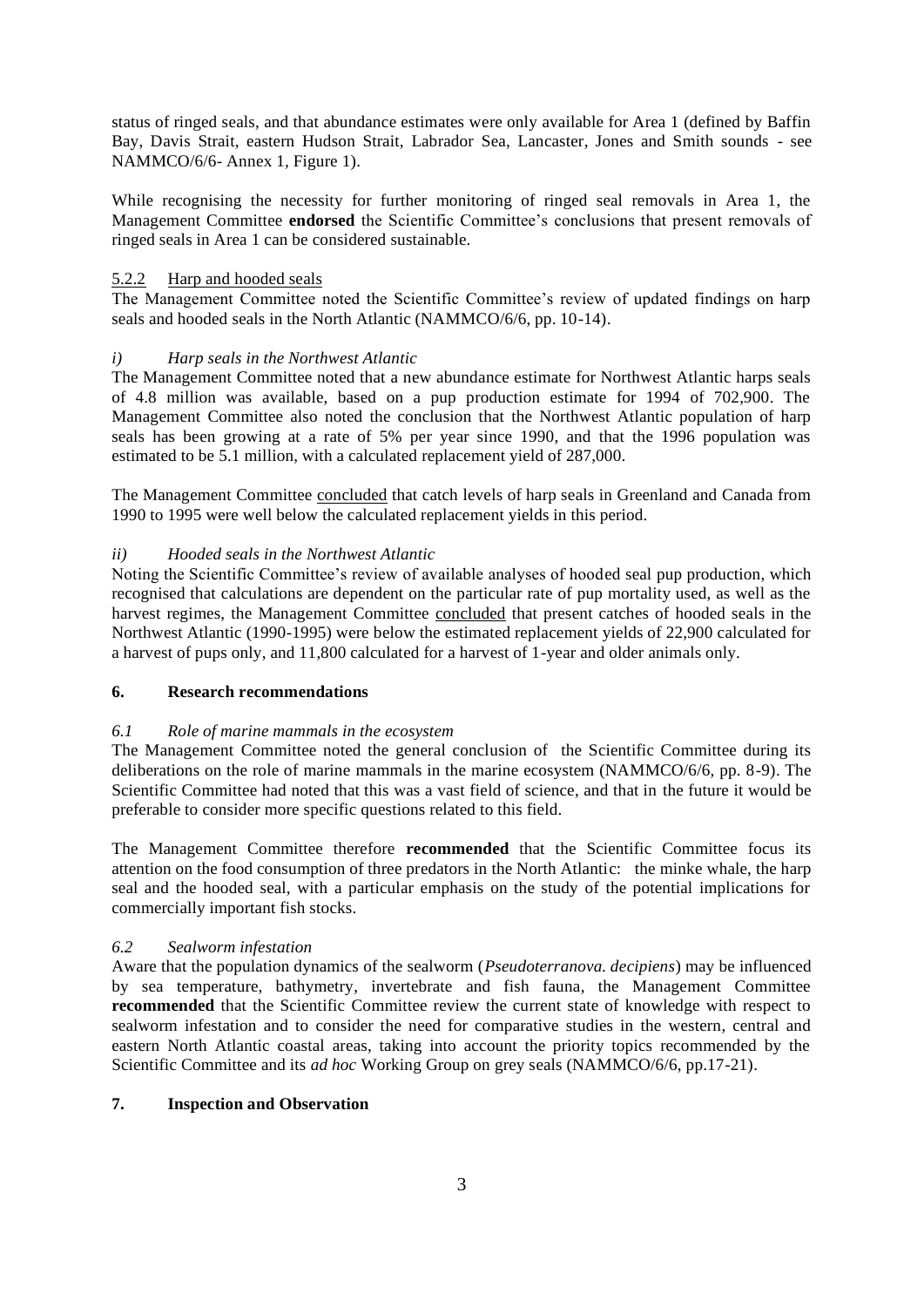### *7.1 Report of the Third Meeting of the Working Group on Inspection and Observation (NAMMCO/6/MC/3)*

The Chairman of the Working Group on Inspection and Observation, Egil Ole Øen (Norway) presented document NAMMCO/6/MC/3, the Report of the Third Meeting of the Working Group on Inspection and Observation, which met in Copenhagen in November 1995.

Øen pointed out that the Working Group on Inspection and Observation had been requested in 1994 to pursue the development of a common inspection scheme for minke whaling in the North Atlantic, and was subsequently requested in 1995 to continue its work on the formulation of a common checklist for inspectors, based on the list of common elements for national inspection schemes which had been identified by the Working Group at its meeting in 1994. The Working Group on Inspection and Observation had also been requested to consider the details of a reciprocal observer scheme between NAMMCO member countries and to further develop these (NAMMCO Annual Report 1995, p. 59).

At its Third Meeting, the Working Group reviewed updated information from member countries on national regulations for the hunting of marine mammals.

The Working Group's detailed deliberations on the formulation of an inspector's checklist, as well as the development of the details a reciprocal observer scheme between NAMMCO member countries, resulted in a draft proposal for Provisions for the Joint NAMMCO Control Scheme for the Hunting of Marine Mammals (NAMMCO/6/MC/4 - see under 7.2). Conclusions of the detailed discussions in the Working Group related to specific elements of inspection and observation are reflected in the explanatory notes attached to the draft Provisions as presented to the Management Committee.

In addition to this, Øen pointed out that the Working Group had agreed at its Third Meeting that two checklists should be developed: a hunter's checklist to be submitted to national authorities; and an inspector's checklist. It was stressed that the development of common checklists would not imply any level of inspection. The inspector's checklist would be used only to the extent inspection is actually carried out.

Øen also drew the attention of the Management Committee to the Working Group's discussions concerning financing of the International Observer Scheme. The Working Group had agreed that the costs of observers should not be paid by the flag state (see also below under 7.2).

### *7.2 Proposal for a NAMMCO Control Scheme for the Hunting of Marine Mammals (NAMMCO/6/MC/4)*

Øen further presented document NAMMCO/6/MC/4 - Draft Provisions for the Joint NAMMCO Control Scheme for the Hunting of Marine Mammals.

Øen informed the Management Committee that the main aim of the Working Group had been to establish a scheme that is both practical and reliable. The purpose of the Joint Control Scheme was to ensure a certain standard in the control systems of member countries and to give NAMMCO the opportunity of monitoring the extent to which national regulations for the management of marine mammals were upheld in member countries. The Working Group agreed that there was a good basis for the coordination of control schemes in NAMMCO member countries.

Ensuring dialogue with, and input from, the relevant hunter's associations in the work of the Group had also been an important consideration. Representatives from a number of national hunters' organisations had taken part in the January 1996 meeting of the Working Group at which the provisions for the Joint NAMMCO Control Scheme had been further developed.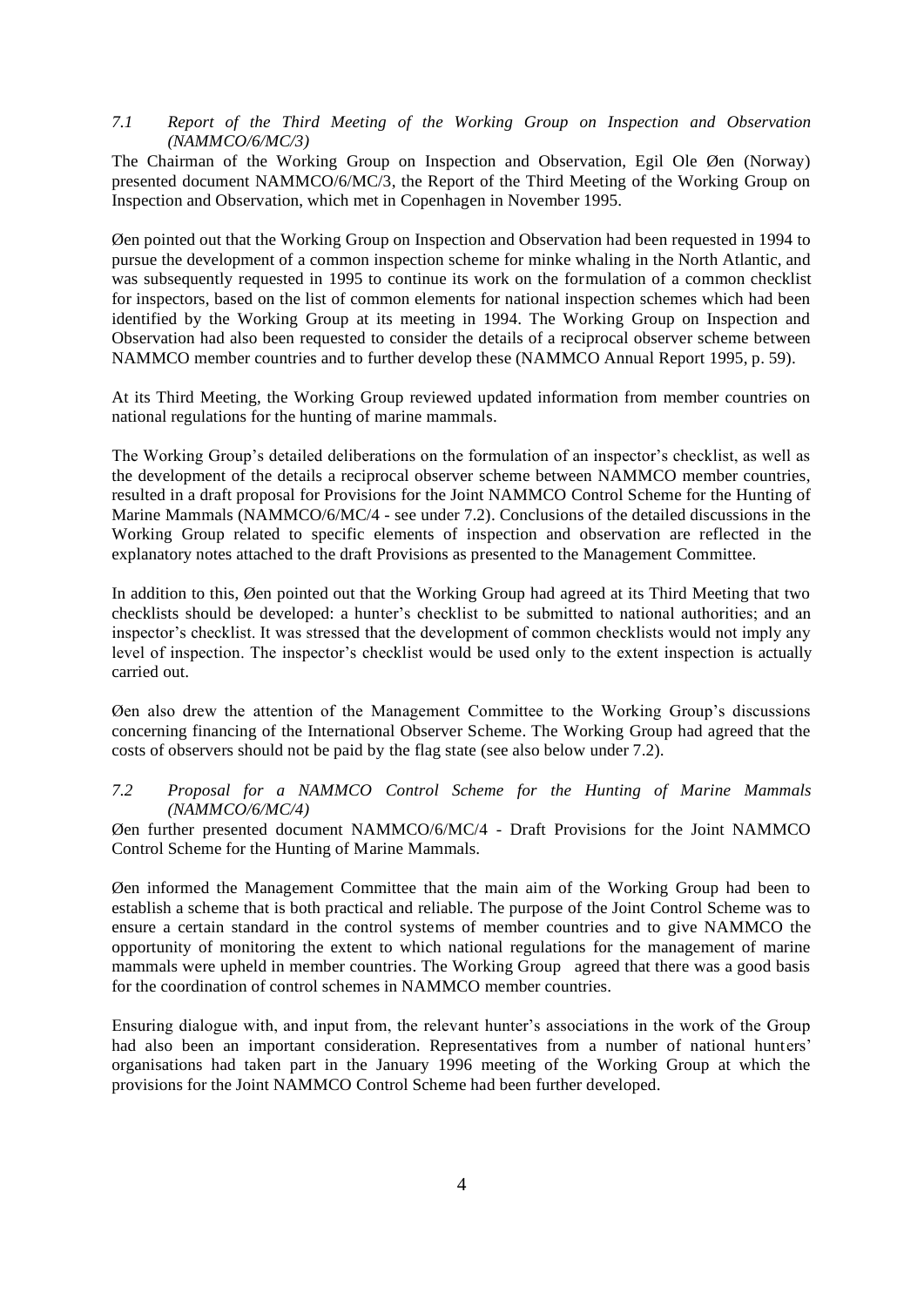The proposed Control Scheme contained three main sections: A. Common elements for national inspection schemes for coastal whaling in NAMMCO member countries; B. International Observation Scheme; and C. Implementation.

Section A on inspection relates specifically to hunting of whales from vessels equipped with harpoon guns. According to the Scheme, the definition of whaling operations also includes landing and receiving of whales and whale products. Further, two distinct forms of whaling operations were specified in the Provisions, referred to in the Danish/Norwegian in which the Provisions were developed as "hjemmefangst"(literally "home whaling") - whaling from vessels which bring their catch fresh to land, and "utefangst"("out whaling") - whaling where the whale is flensed on board vessels which are equipped to handle and store the meat and blubber either frozen or chilled with ice, or preserved by other means, in connection with transport/storage.

Øen pointed out that the Working Group had not reached full agreement on the question of the transfer of electronic information from whaling vessels to national authorities, in particular the requirements for report of activity and termination of activity during the whaling season, although it was agreed that it would be possible to find solutions to these requirements in the proposed Scheme.

Section B - the International Observation Scheme - would encompass the hunting of all species of marine mammals in the NAMMCO area. The Scheme provides for the exchange of observers between member countries, according to guidelines determined by the Management Committee, and administered by the Secretariat. Observers, who report on their observations to other member countries through the NAMMCO Secretariat, shall not have any authority to interfere in any way with the observed activities in the applicable areas.

Section C of the proposed Scheme concerns implementation. The Working Group considered that the Scheme could be implemented by the hunting season of 1997. Before then, however, the Scheme or parts of it could be implemented on a trial basis, which might also reveal any necessary adjustments before its final implementation.

The Working Group identified two outstanding questions in connection with the development of the Control Scheme: 1) clarification of the type of electronic reports to be included in the common elements for national inspection schemes, and 2) the development of further guidelines in accordance with the provisions of the Scheme. Finally, the Working Group recommended that the necessary steps be taken to finalise and implement the Joint Control Scheme for the Hunting of Marine Mammals.

......

The Chairman of the Management Committee thanked Øen for his presentation and commended the Working Group and the Secretariat for their effective work in the preparation of the proposed Control Scheme. General comments were invited from member countries.

Iceland expressed its support for the Scheme and commended the Chairman of the Working Group for his work. Further, Iceland pointed out that the Working Group on Finance and Administration had noted that a Joint Control Scheme administered through NAMMCO would likely have budgetary implications for the organisation, although it was noted that this had not been taken into account in the 1997 forecast budget.

Norway commended the rapid progress and substantive results made by the Working Group on Inspection and Observation, in contrast to the difficulties and delays experienced with similar questions elsewhere. The importance of taking the practical realities of hunting operations as a starting point was stressed.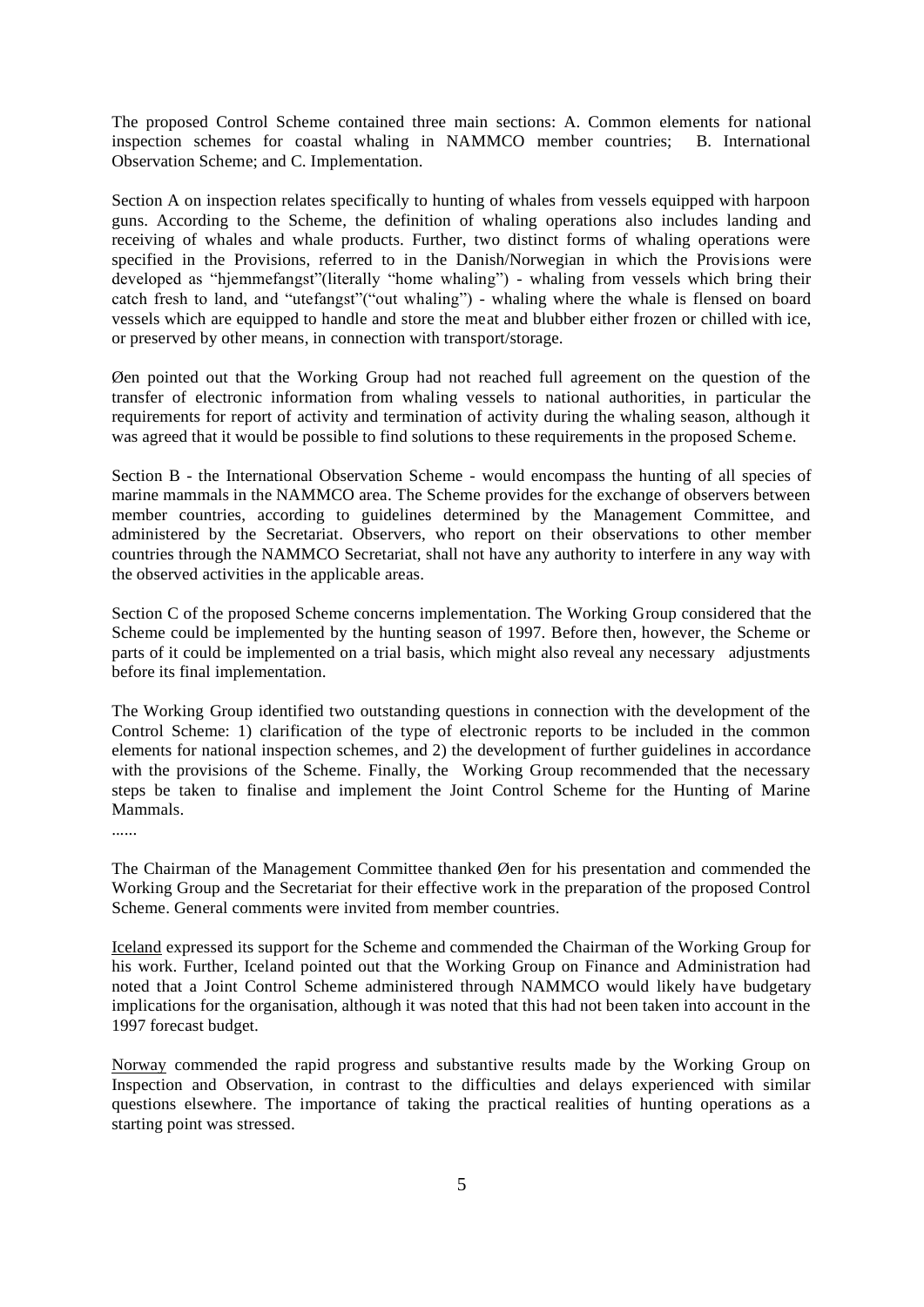The Faroes welcomed the report and work of the Working Group, and expressed support for both sections of the proposed Scheme, the common elements of inspection for coastal whaling as well as the International Observation Scheme for all marine mammals. The need for further guidelines was noted, and the Faroes expressed their willingness to continue with the work in 1996 to further develop these.

Greenland also expressed its gratitude to the Working Group and Secretariat for the progress made in developing the Joint Control Scheme, and otherwise supported the comments by Norway. It was further stressed that Greenland could support the Scheme in principle, but that there were some practical problems associated with it which had been discussed in Greenland.

In particular, Greenland informed the Management Committee of its reservation to the requirement for the report of commencement of activity and report of termination of activity, as specified in article A.2.2, points i) and iii) of the Provisions for a Joint NAMMCO Control Scheme. As Greenlandic whaling vessels are usually equipped with hunting gear all year round, due to the fact that the small individual whaling quotas for each vessel may be taken at almost any time of the year, the requirement for report of commencement and termination of activities was considered to be impractical in relation to the scope of activities of these vessels. Whaling vessels in Greenland will, however, be subject to inspection at all times when the vessel is equipped with a harpoon gun, in accordance with the Joint Control Scheme, during which period the logbook must be kept updated.

A number of specific amendments to the draft Provisions as presented in NAMMCO/6/MC/4 were agreed upon by the Management Committee. These were incorporated into the text of the revised set of Provisions (NAMMCO/6/MC/5), and the rationale for these amendments is subsequently reflected in the explanatory notes to the revised provisions.

The Management Committee **agreed to recommend** to the Council that the Provisions for the Joint Control Scheme for the Hunting of Marine Mammals, as revised by the Management Committee and contained in NAMMCO/6/MC/5, be adopted, noting the reservation by Greenland to article A.2.2, points i) and iii).

### *7.3 Other matters*

Greenland requested the Secretariat to define clearly the respective duties, in relation to the Control Scheme, of: 1) the national authorities; 2) the hunters; and 3) the Secretariat.

# **8. Election of officials**

Einar Lemche (Greenland) was re-elected Chairman of the Management Committee for the next two years. Kaj Mortensen (Faroe Islands) was elected as Vice-Chairman.

### **9. Closing arrangements**

Norway thanked the Chairman of the Management Committee for his excellent work in chairing the meeting.

A preliminary report from the Management Committee was prepared for immediate presentation to the Council. The Management Committee agreed that the full report of the meeting should be circulated for review and adoption through correspondence. This process was completed on 6 May 1996.

### **10. List of documents**

NAMMCO/6/6 Scientific Committee - Report of the Fourth Meeting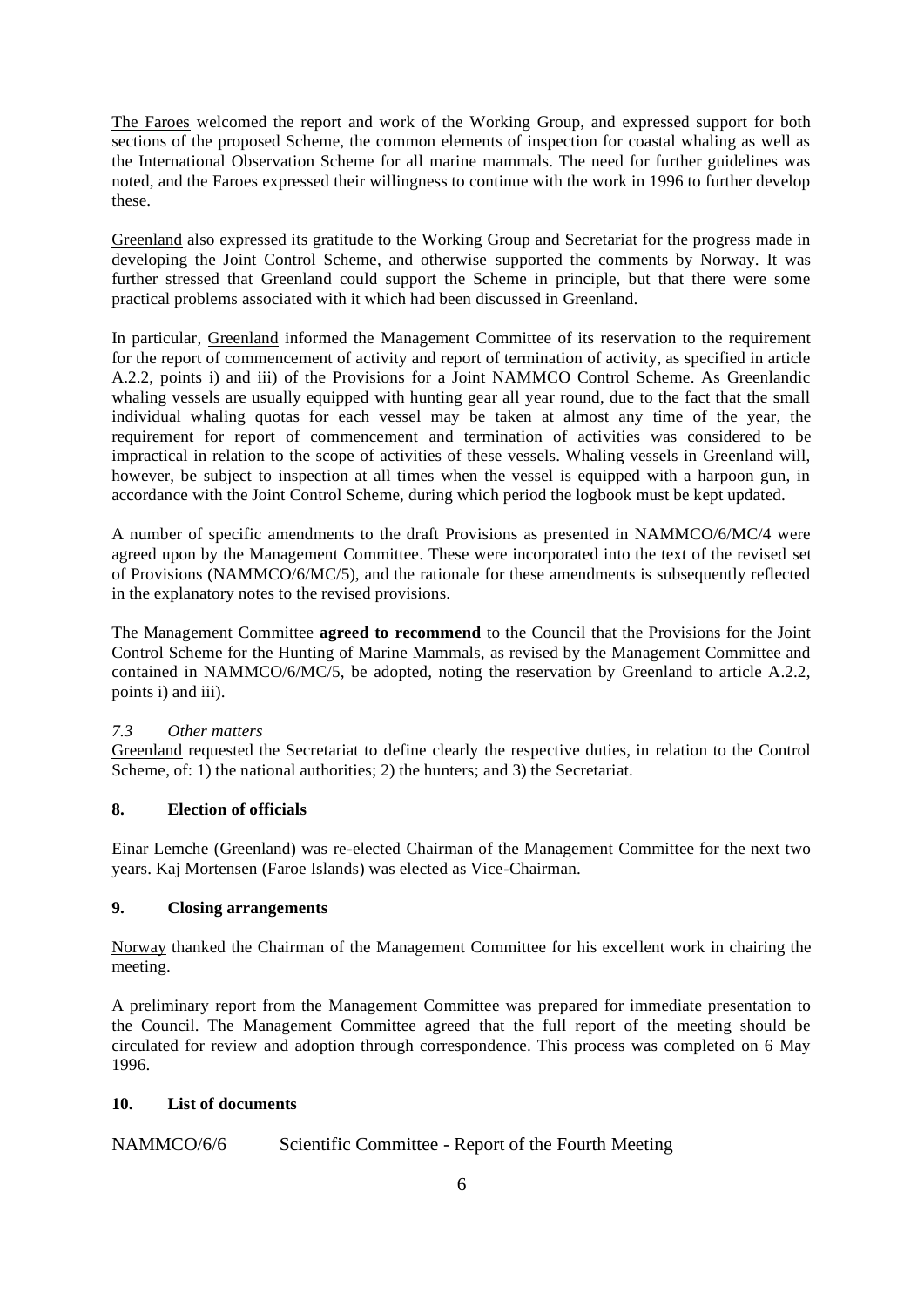|               | NAMMCO/6/MC/3 Report of the Third Meeting of the Working Group on Inspection and                                                                           |
|---------------|------------------------------------------------------------------------------------------------------------------------------------------------------------|
|               | Observation                                                                                                                                                |
|               | NAMMCO/6/MC/4 Draft provisions for the Joint NAMMCO Control Scheme for the                                                                                 |
|               | Hunting of Marine Mammals                                                                                                                                  |
| NAMMCO/6/MC/5 | Provisions for the Joint NAMMCO Control Scheme for the Hunting of<br>Marine Mammals (as revised by the Management Committee and adopted by<br>the Council) |

# **References**

*NAMMCO Annual Report 1995*, North Atlantic Marine Mammal Commission, Tromsø.